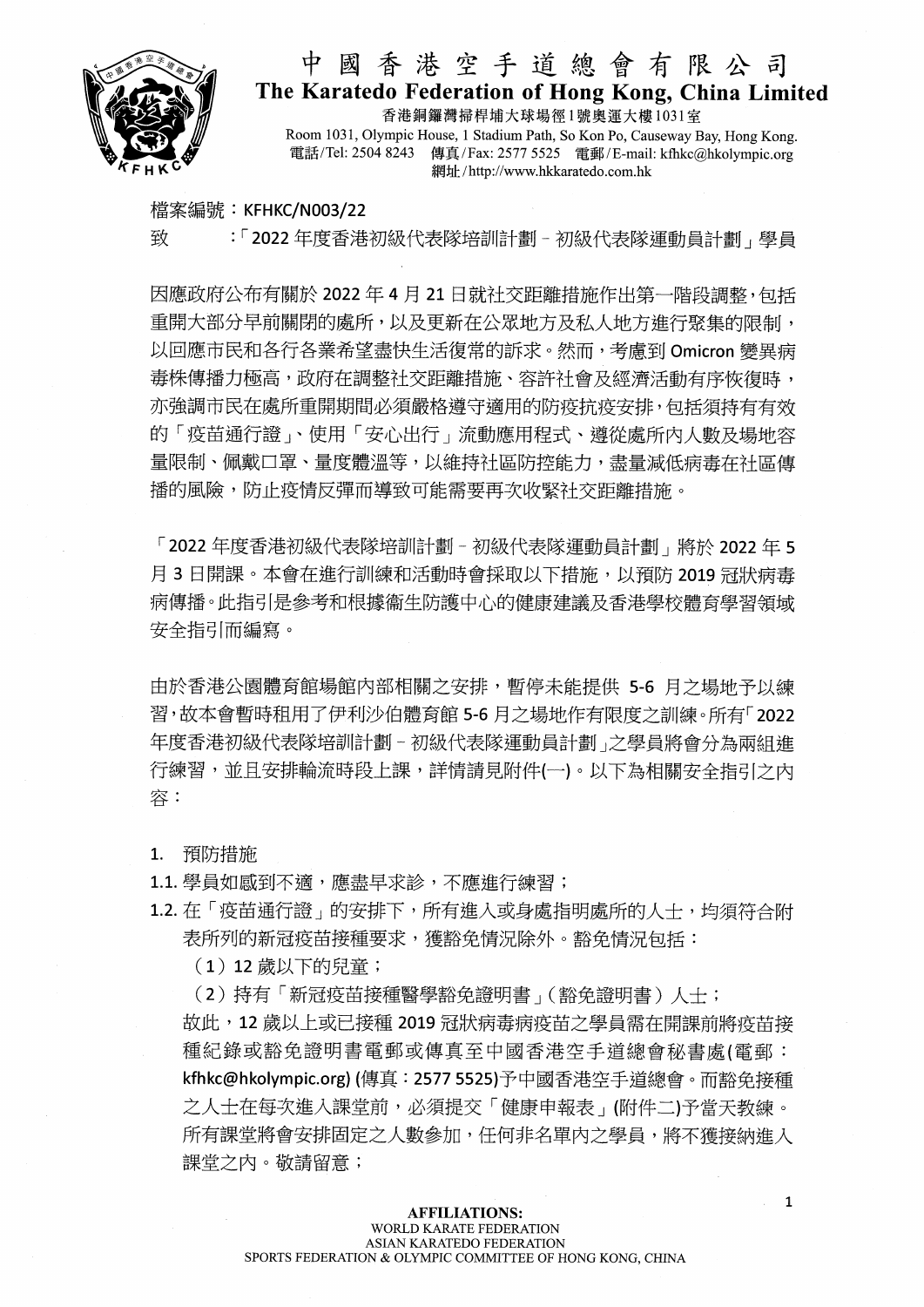

#### 中國香港空手道總會有限公司 The Karatedo Federation of Hong Kong, China Limited

香港銅鑼灣掃桿埔大球場徑1號奧渾大樓1031室 Room 1031, Olympic House, 1 Stadium Path, So Kon Po, Causeway Bay, Hong Kong. 電話/Tel: 2504 8243 傳真/Fax: 2577 5525 電郵/E-mail: kfhkc@hkolympic.org 網址/http://www.hkkaratedo.com.hk

- 1.3. 學員必須自備個人水樽及足夠飲料;
- 1.4. 學員在進入活動室訓練前, 教練會為所有學員量度體溫, 如有發燒(額探為攝 氏 38 度或以上),不應進行練習;
- 1.5. 教練及學員身處體育館場地內,以及在訓練前及訓練後均須一直佩戴口罩(建 議自備最少2至3個口罩);
- 1.6. 提醒學員必須時刻注意個人衞生,在活動前後須以正確的方法洗手和消毒;
- 1.7. 連教練在內, 每一個活動室不應超過 30 人, 並以 4 人小組谁行活動, 每一 訓練小組不得超過 4 人(包括教練在内),每訓練小組之間須保持至少 1.5 米 的社交距離;
- 1.8. 出入場館都需要掃描安心出行, 建議可先下載安心出行應用程式, 以節省時 間。
- 2. 教學建議
- 2.1. 活動前
- 2.1.1. 檢查場地及器材;
- 2.1.2. 留意學員身體狀況是否滴合進行體能活動;
- 2.1.3. 進入課堂前,請自行消毒及清潔雙腳、鞋底及個人物品;
- 2.1.4. 進入活動室訓練前,須先除去鞋襪,並放入自備環保袋或密封膠袋之內, 以消毒液/消毒紙巾清潔雙腳方可進入。
- 2.2. 活動期間
- 2.2.1. 應安排學員在進行活動時保持適當距離;
- 2.2.2. 按學員的體能情況適時調節運動量和運動強度,並提醒學員按個人的能 力,循序漸進地提升活動的強度;
- 2.2.3. 如學員在活動期間,感到身體不適,如呼吸不順和氣喘等,應適時示意當 場教練並在一旁休息;
- 2.2.4. 經常觀察學員的身體狀況, 如學員發燒或出現呼吸道感染徵狀, 應停止進 行運動, 佩戴口罩及盡早求診;
- 2.2.5. 學員在運動時應避免觸摸眼睛、鼻和口。如有需要,應先清潔雙手。
- 2.3. 活動後
- 2.3.1. 學員必須清潔雙手及雙腳, 如有需要可先替換口罩後才離開場地;
- 2.3.2. 提示學員要有充足的休息和補充足夠的水分;
- 2.3.3. 如學員在活動後 1-2 天内感到不適或確診 2019 冠狀病毒病, 應儘快通知 中國香港空手道總會辦事處,以作課堂安排。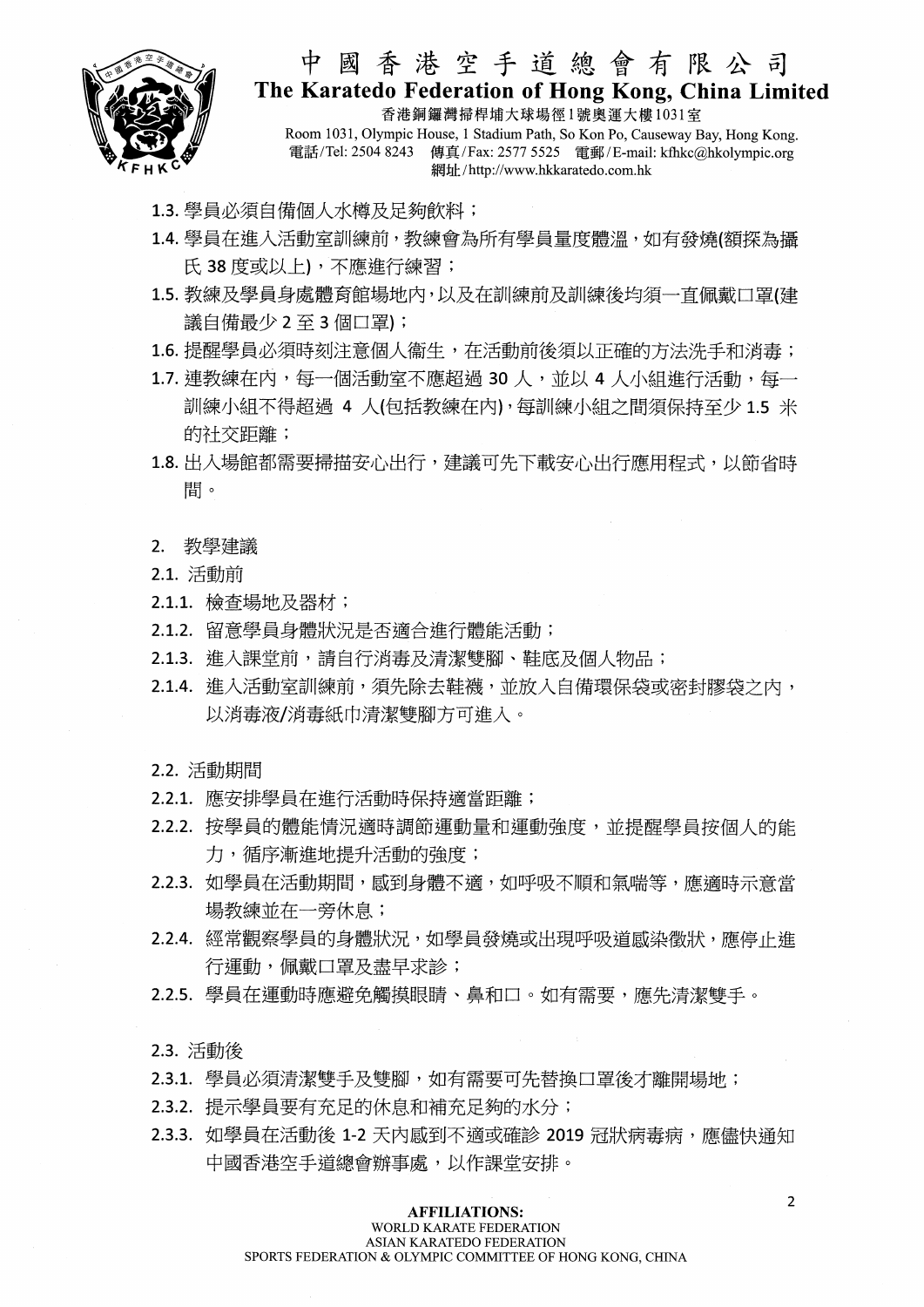

### 中國香港空手道總會有限公司 The Karatedo Federation of Hong Kong, China Limited

香港銅鑼灣掃桿埔大球場徑1號奧運大樓1031室 Room 1031, Olympic House, 1 Stadium Path, So Kon Po, Causeway Bay, Hong Kong, 電話/Tel: 2504 8243 傳真/Fax: 2577 5525 電郵/E-mail: kfhkc@hkolympic.org 網址/http://www.hkkaratedo.com.hk

本會會定時檢視疫情情況,初級培訓班或會作適當更改或暫停,敬請留意。

訓練項目必須跟個人成績加入訓練隊的項目相同,如加入訓練隊時有兩項成績, 可以同時選擇兩項訓練。日後參加海外比賽,亦只可報相同的訓練項目。學員出 席率必須達到50%或以上,方可保留其培訓班席位,如於4個月內學員出席率未 達 50%或以上(截數日為 31/8 及 31/12),本會將視該學員為已自動退隊,訓練計 劃之費用亦不會退還。其席位將會由後補名單之申請人,經抽籤順序補上。

此外,所有學員如遲到30分鐘,均不能簽到,當缺席論,但可以進入活動室參 加訓練。

如有任何最新之課堂安排,本會定當適時向各學員及家長诱過雷郵公布,敬請注 意。如有任何疑問,歡迎致電 2504 8243 與本會職員聯絡。

多謝 閣下支持及參與本會活動。

教練總監 廖學明先生 中國香港空手道總會有限公司 2022年4月27日

Feeder System Scheme - Pre-Squad 22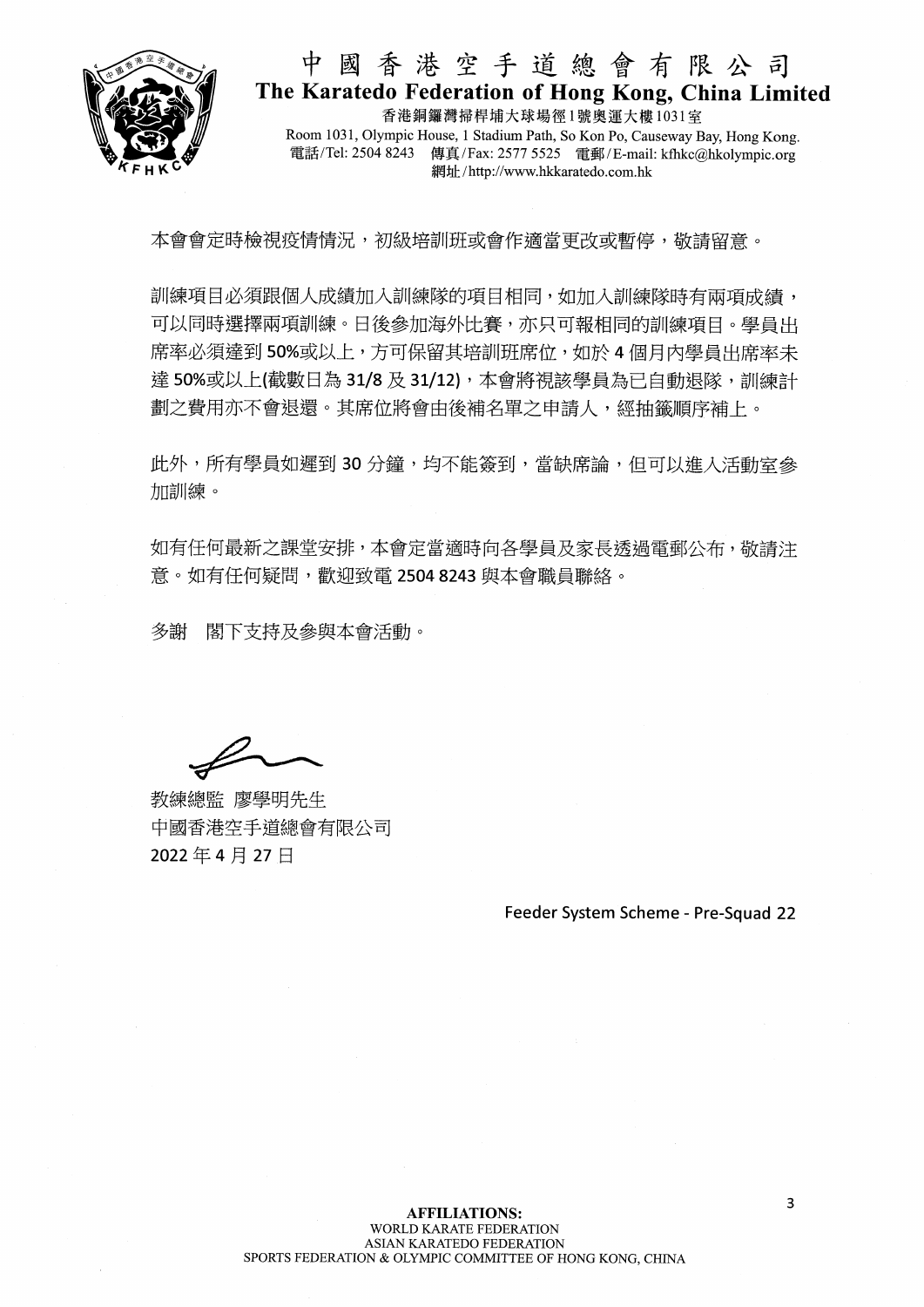**The Karatedo Federation of Hong Kong, China Limited**

**附件(一)**

# **Feeder System Scheme – Pre-Squad Training Programme 2022**

## **Athletes Training Timetable**

| No.            | <b>Name</b>         | <b>Name</b> | Gender                    | <b>Status</b>       |             | Section      |
|----------------|---------------------|-------------|---------------------------|---------------------|-------------|--------------|
| $\mathbf{1}$   | Au Hang Yee         | 歐杏儀         | ${\bf F}$                 | Preliminary Athlete | Kumite      | $\mathbf{A}$ |
| $\overline{2}$ | Chan Chi Him        | 陳誌謙         | M                         | Preliminary Athlete | Kata        | $\mathbf{A}$ |
| 3              | Chan Ka Yuk         | 陳家玉         | $\mathbf{M}$              | Preliminary Athlete | Kumite      | $\mathbf{A}$ |
| $\overline{4}$ | Cheng Hok Shing     | 鄭學誠         | M                         | Preliminary Athlete | Kumite      | $\mathbf{A}$ |
| 5              | Cheung Wing Yi      | 張詠宜         | $\boldsymbol{\mathrm{F}}$ | Preliminary Athlete | Kata        | $\mathbf{A}$ |
| 6              | Choi Hong Lam Jaden | 蔡劻霖         | $\mathbf{M}$              | Preliminary Athlete | Kumite      | $\mathbf{A}$ |
| $\overline{7}$ | Feld Oskar          | 盧天恆         | $\mathbf{M}$              | Preliminary Athlete | Kumite      | $\mathbf{A}$ |
| 8              | Huang Kong Pang     | 黃港鵬         | M                         | Preliminary Athlete | Kumite      | $\mathbf{A}$ |
| 9              | Lai Chun Hai        | 賴浚愷         | $\mathbf{M}$              | Preliminary Athlete | Kata        | $\mathbf{A}$ |
| 10             | Lai Man Hon         | 黎文漢         | M                         | Preliminary Athlete | Kata        | $\mathbf{A}$ |
| 11             | Lam Wai Yu          | 林慧愉         | $\boldsymbol{\mathrm{F}}$ | Preliminary Athlete | Kata        | A            |
| 12             | Lau Bak Hang        | 劉百恒         | M                         | Preliminary Athlete | Kumite      | A            |
| 13             | Lau Yuet Sze        | 劉月詩         | $\mathbf F$               | Preliminary Athlete | Kumite      | $\mathbf{A}$ |
| 14             | Lee In Chak Samuel  | 李弦澤         | $\mathbf{M}$              | Preliminary Athlete | Kumite      | $\mathbf{A}$ |
| 15             | Lee Ngai Yi         | 李藝怡         | $\mathbf F$               | Preliminary Athlete | Kata        | $\mathbf{A}$ |
| 16             | Lee Sum Hok         | 李沁學         | $\boldsymbol{\mathrm{F}}$ | Preliminary Athlete | Kumite      | $\mathbf{A}$ |
| 17             | Lee Tsam Pui        | 李沁蓓         | $\mathbf{F}$              | Preliminary Athlete | Kumite      | $\mathbf{A}$ |
| 18             | Lee Wing Yi         | 李穎怡         | $\mathbf F$               | Preliminary Athlete | Kata        | $\mathbf{A}$ |
| 19             | Leung Man Him       | 梁文謙         | $\mathbf{M}$              | Preliminary Athlete | Kumite      | A            |
| 20             | Li Man Hei          | 李民禧         | $\mathbf{M}$              | Preliminary Athlete | Kumite      | $\mathbf{A}$ |
| 21             | Lin Zhizhen         | 林祉真         | ${\bf F}$                 | Preliminary Athlete | <b>Both</b> | $\mathbf{A}$ |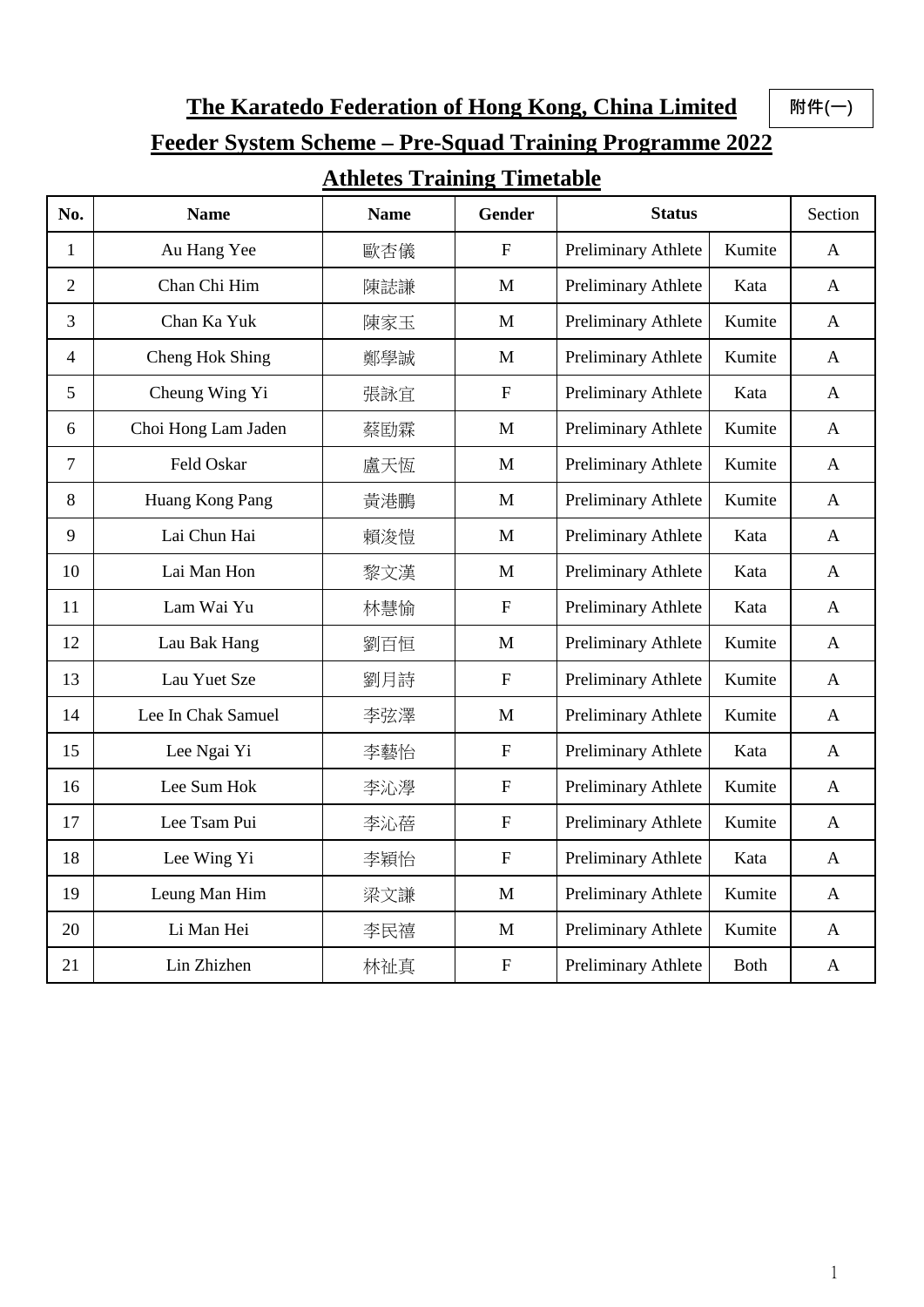**The Karatedo Federation of Hong Kong, China Limited**

**附件(一)**

# **Feeder System Scheme – Pre-Squad Training Programme 2022**

#### **Athletes Training Timetable**

| No. | <b>Name</b>            | <b>Name</b>                                     | <b>Gender</b> | <b>Status</b>                          |              | Section     |
|-----|------------------------|-------------------------------------------------|---------------|----------------------------------------|--------------|-------------|
| 22  | Hung Ka Long           | 熊嘉朗                                             | M             | Preliminary Athlete                    | <b>Both</b>  | B           |
| 23  | Lung Tak Yeung         | 龍德揚                                             | M             | Preliminary Athlete                    | Kumite       | $\mathbf B$ |
| 24  | Ma Chi Kin             | 馬銍鍵                                             | M             | Preliminary Athlete                    | Kumite       | B           |
| 25  | Ma Yun Ting            | 馬潤庭                                             | M             | Preliminary Athlete                    | Kumite       | B           |
| 26  | Ng Cheuk Hin Paco      | 吳卓軒                                             | M             | Preliminary Athlete                    | Kumite       | B           |
| 27  | Ng Ho Chun             | 吳昊晉                                             | M             | Preliminary Athlete                    | Kumite       | B           |
| 28  | Ng Man Fung            | 吳旻峰                                             | M             | Preliminary Athlete                    | Kumite       | B           |
| 29  | Ngai Yee Yee           | 倪依依                                             | ${\bf F}$     | Preliminary Athlete                    | Kumite       | B           |
| 30  | Shafqat Khan           | 尚富勤                                             | M             | Preliminary Athlete                    | Kumite       | B           |
| 31  | Tam Cheuk Yi           | 譚棹而                                             | ${\bf F}$     | Preliminary Athlete                    | Kumite       | B           |
| 32  | To Man Hei             | 杜文熙                                             | M             | Preliminary Athlete                    | <b>Both</b>  | $\mathbf B$ |
| 33  | <b>Tsang Yung Yung</b> | 曾溶榕                                             | ${\bf F}$     | Preliminary Athlete                    | <b>B</b> oth | B           |
| 34  | Wong Chi Him Kenneth   | 黃智謙                                             | M             | Preliminary Athlete                    | Kumite       | B           |
| 35  | Wong Kwan Ting         | 黃筠婷                                             | ${\bf F}$     | Preliminary Athlete                    | <b>Both</b>  | B           |
| 36  | Wong Lok Hin           | 黃樂軒                                             | M             | Preliminary Athlete                    | <b>Both</b>  | B           |
| 37  | Wong Tsz Hin Isaac     | 黃子軒                                             | M             | Preliminary Athlete                    | <b>Both</b>  | B           |
| 38  | Yeung Cho Tung         | 楊楚彤                                             | ${\bf F}$     | Preliminary Athlete                    | Kata         | B           |
| 39  | Yip Siu Cheong         | 葉紹章                                             | M             | Preliminary Athlete                    | Kata         | B           |
| 40  | Yu Yi Lam              | 俞爾琳                                             | $\mathbf F$   | Preliminary Athlete                    | Kata         | B           |
| 41  | Yuen Pui Laam          | 阮沛嵐                                             | $\mathbf F$   | Preliminary Athlete                    | Kumite       | B           |
| 42  | Yuen Yat Hin           | 袁逸軒                                             | M             | Preliminary Athlete                    | Kumite       | B           |
|     |                        | The Queen Elizabeth Stadium<br>Function Room II |               |                                        |              |             |
|     | Venue                  |                                                 |               |                                        |              |             |
|     | Date                   | 3, 13, 17 May 2022<br>14, 21 June 2022          |               | 6, 10, 27, 31 May 2022<br>28 June 2022 |              |             |
|     | Time                   | 7:00pm-8:30pm                                   |               |                                        |              |             |
|     | Section                | A                                               |               | B                                      |              |             |